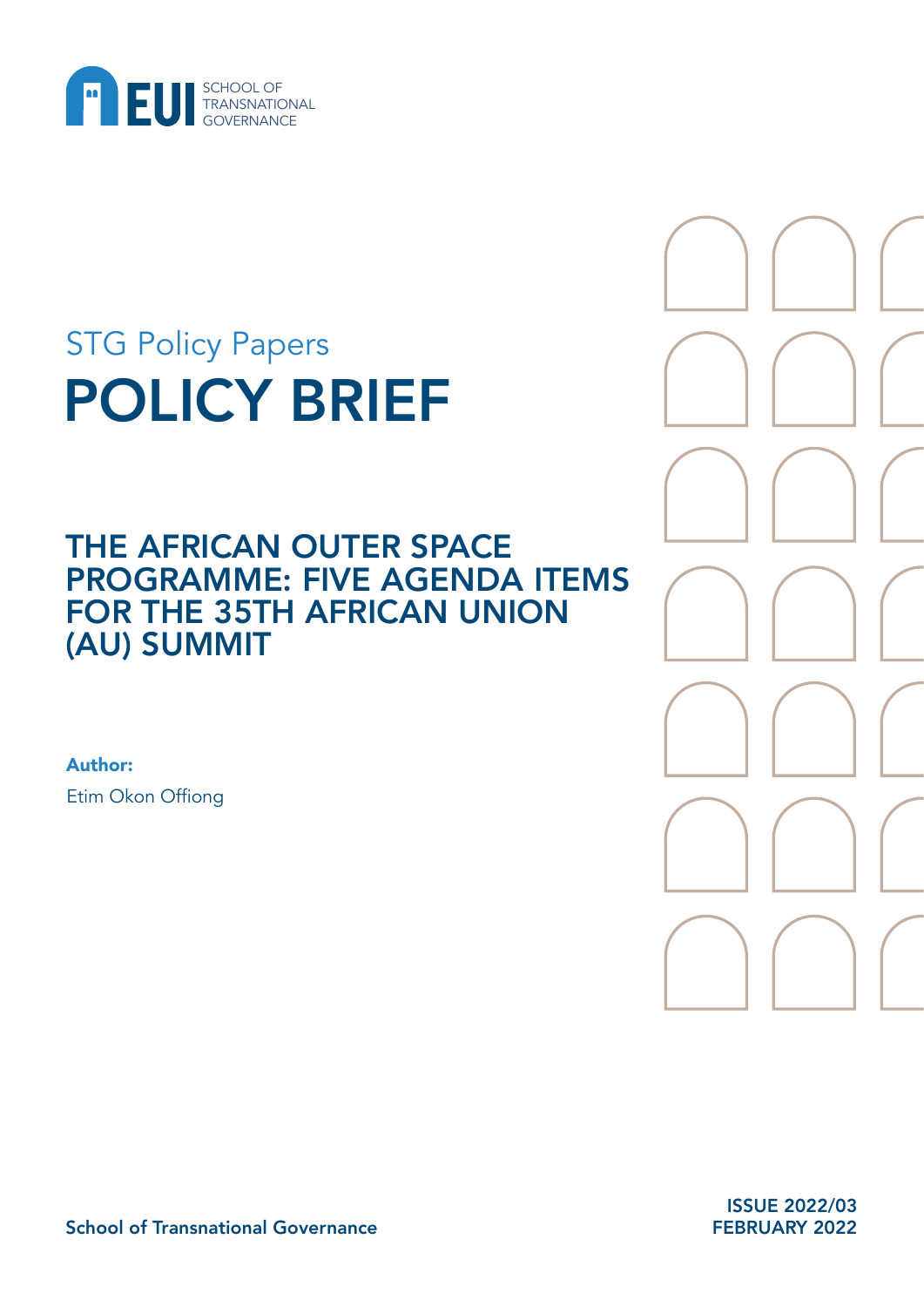

# EXECUTIVE SUMMARY

The 35th African Union (AU) Summit is scheduled for 5-6 February 2022. During the Summit, African Heads of States and Governments will deliberate and decide on several policies and programmes of the AU. As with past Summits, it is expected that the Assembly discuss the flagship programmes of the AU, including the African Outer Space Programme. This policy brief discusses five areas that need the attention of the Assembly namely, the African Space Policy and Strategy; African Space Agency (AfSA); Pan-African University Institute for Space Science (PAUSS); Space application programmes; and Space governance in the African Union Commission (AUC). It also discusses specific actions needed to move forward in each of these areas. These actions include the development of a framework for monitoring, measuring and reporting the extent to which all AU space activities, including programmes funded by partners, align with the African Space Policy and Strategy; review of the governance structure of the AfSA and verification of preparation for operation of AfSA; selection of a new host country for PAUSS; expansion of areas of cooperation between the European Union (EU) and AU; and a clear mandate for the new division for space in the AUC and the Commissioner responsible for it. These recommendations, if adopted and implemented, will accelerate space development in the continent and position Africa to benefit from the global space enterprise.



#### Author and acknowledgements:

Etim Okon Offiong | Policy Leader Fellow, EUI School of Transnational Governance

The author thanks Semou Diouf and Valanathan Munsami for their inputs. Thanks to the STG policy papers review team, Fergal Treanor and Emma Gibbs for their reviews. Thanks also to Fiona Wong for her expert review and preparation of the Brief for publication.

Views expressed in this publication reflect the opinion of individual authors and not those of the European University Institute.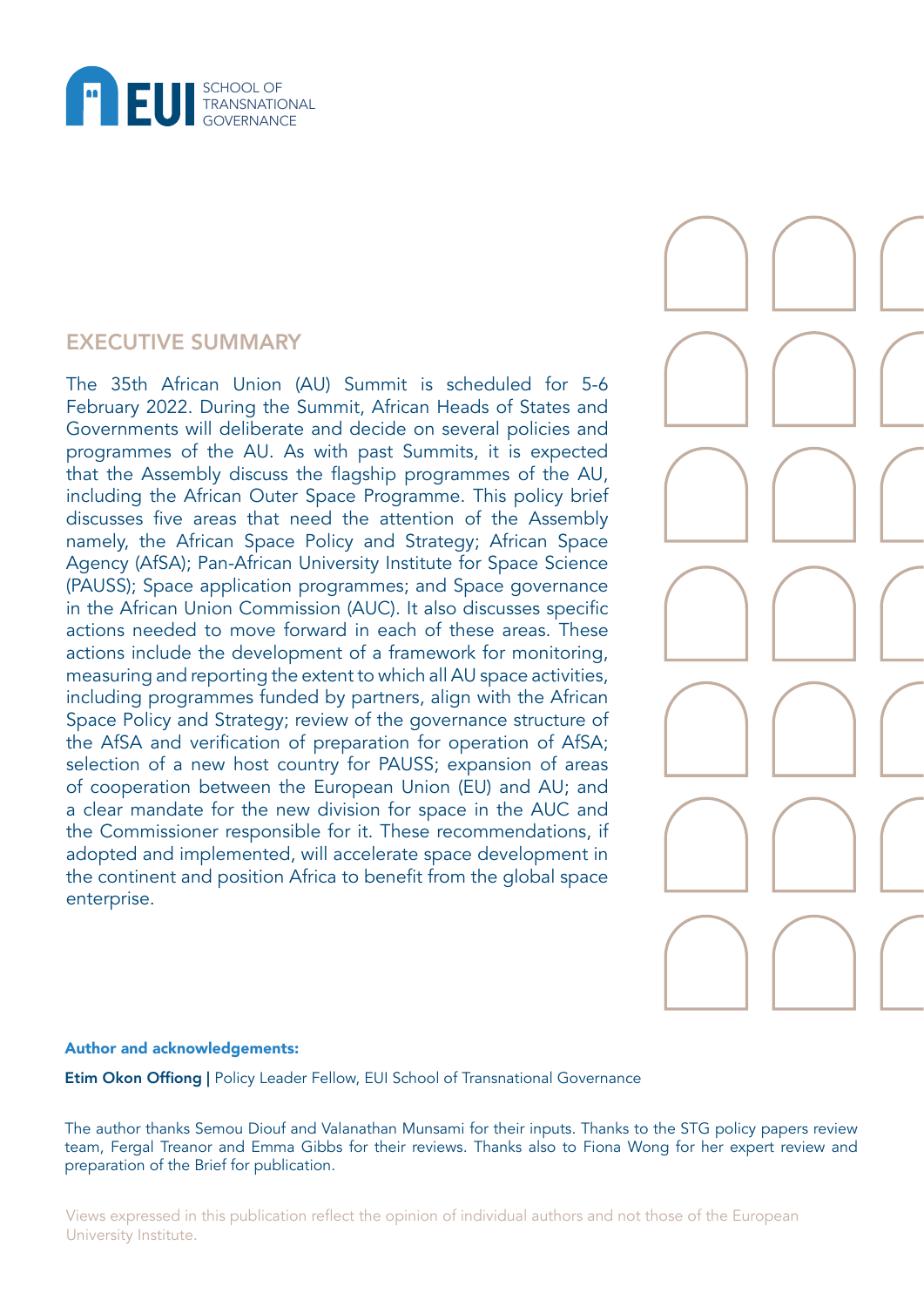# 1. INTRODUCTION

The interest of the African Union (AU) Assembly <sup>1</sup>in outer space has been increasing over the past decade. Three separate initiatives ignited this interest, namely Algeria's successful hosting of the third African Leadership Conference on Space Science and Technology Applications for Sustainable Development (ALC); South Africa's bid for hosting of the Square Kilometre Array (SKA); and a recommendation by an expert panel for the establishment of the Pan-African University - Institute for Space Science (PAUSS). Reports on these initiatives were submitted to the 14th AU Summit in 2010 and all the recommendations were adopted. Since then, outer space is a recurring item on the agenda of AU Summits.

The decisions and support of the Assembly have led to significant progress in space development in Africa, particularly through:

- drafting and adoption of the African Space Policy and Strategy
- establishment of an African Space Agency (AfSA)
- establishment of the Pan-African University - Institute for Space Science (PAUSS)
- implementation of space application projects
- establishment of a division on space in the African Union Commission (AUC)

As the AU Assembly prepares for its [35th](https://au.int/en/announcements/20220105/media-announcement-35th-ordinary-session-assembly-au)  [Summit,](https://au.int/en/announcements/20220105/media-announcement-35th-ordinary-session-assembly-au) which is scheduled to be held from 5-6 February 2022, this policy brief provides the status on the initiatives listed above, and recommendations for moving them forward. Some of the issues discussed could also be talking points for the AU as it prepares for talks on space partnership during the 6th EU-AU [Summit](https://www.consilium.europa.eu/en/meetings/international-summit/2022/02/17-18/) that is scheduled for 17-18 February 2022.

# 2. THE AFRICAN SPACE POLICY AND STRATEGY

#### 2.1. Background

In 2012, the AU established an African Union Space Working Group (AUSWG) to develop four foundational documents for the African Outer Space Programme namely policy document, strategy document, implementation plan and governance framework. Members of the AUSWG included two countries from each of the geopolitical regions of the continent. Cameroon and Congo Brazzaville represented Central Africa; Kenya and Tanzania represented East Africa; Algeria and Egypt represented North Africa; Namibia and South Africa represented Southern Africa; Ghana and Nigeria represented West Africa. There were also representatives from the New Partnership for Africa's Development (NEPAD),<sup>2</sup> United Nations Economic Commission for Africa (UNECA) and relevant departments of the AUC. The AUSWG met between 2012 and 2017, organised validation workshops, and consulted different thematic and political interest-groups.

#### 2.2. Status

The AUSWG completed work on the [policy](https://au.int/sites/default/files/documents/37433-doc-african_space_policy_isbn_electronic_.pdf) and [strategy](https://au.int/sites/default/files/documents/37434-doc-au_space_strategy_isbn-electronic.pdf) documents, and they were adopted by the Assembly in 2016.<sup>3</sup> Both documents are expected to serve as the anchor, basis and cornerstone of all AU space activities. The AUC continues to use different channels to popularise the documents, as well as encourage domestication of the policy and strategy. However, the effectiveness of the policy and strategy documents is yet to be ascertained.

#### 2.3. Recommendation

The Assembly needs to develop a framework for monitoring, measuring and reporting on the extent to which all AU space activities, including programmes funded by partners, align with the African Space Policy and Strategy.

Agency (AUDA).

<sup>1</sup> The Assembly is the highest decision-making organ of the AU. It consists of the Heads of States and Governments.<br>2 The New Partnership for Africa's Development (NFPAD) has been subsumed into the AU structure and is now c 2 The New Partnership for Africa's Development (NEPAD) has been subsumed into the AU structure and is now called the African Union Development

<sup>3</sup> Assembly/AU/Dec.589(XXVI), 26th Ordinary Session of the AU Assembly, 30-31 January 2016, Addis Ababa, Ethiopia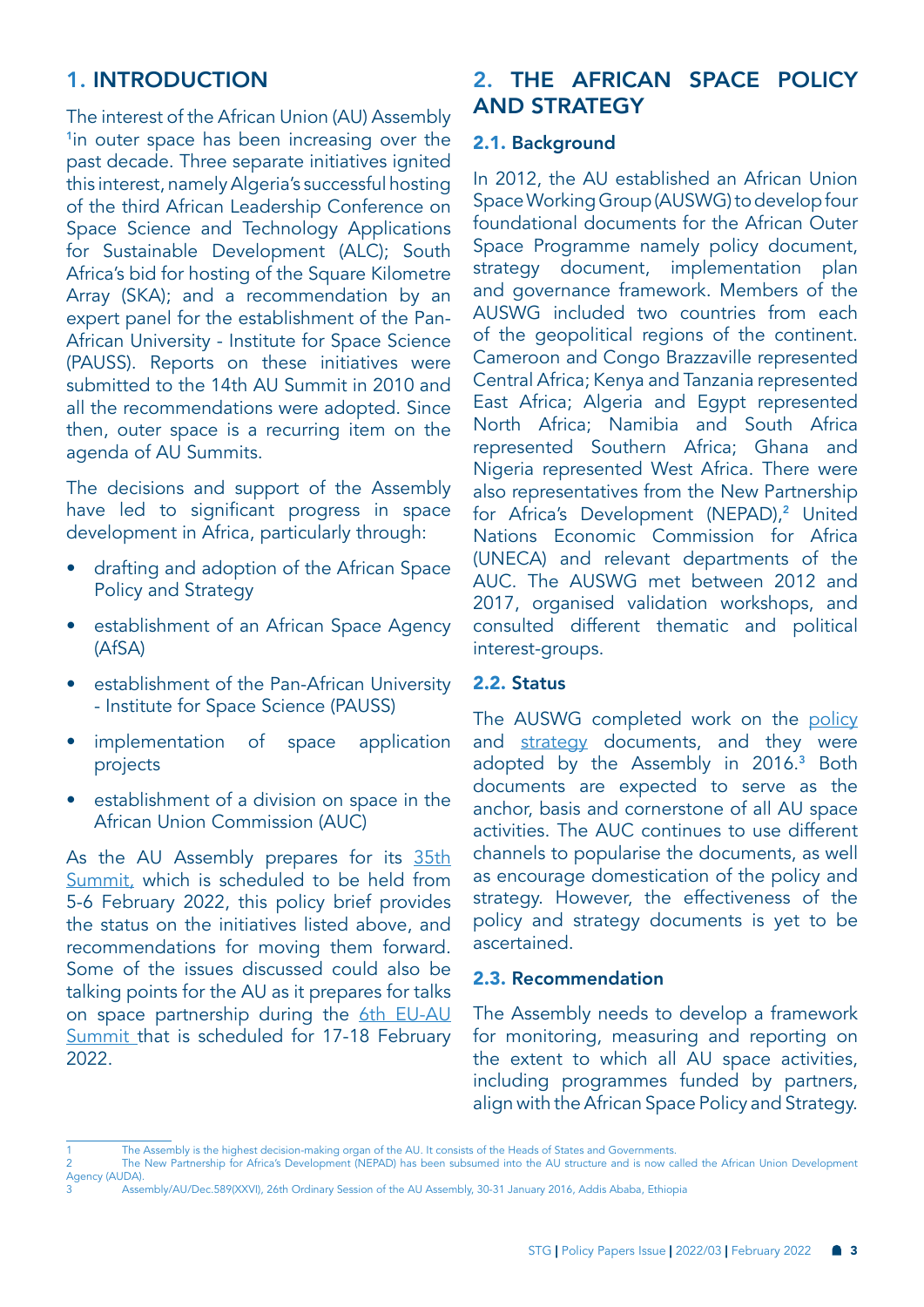Such a framework will determine where and when a review is needed, as well as a guide for negotiations with partners.

# 3. AFRICAN SPACE AGENCY (AFSA)

#### 3.1. Background

The African Space Agency (AfSA) was established in 2018 as an organ of the AU. <sup>4</sup>Some African space experts voiced concern that a continental space agency was not an [immediate necessity,](https://pdf.sciencedirectassets.com/271460/1-s2.0-S0265964612X00043/1-s2.0-S0265964612000677/main.pdf?X-Amz-Security-Token=IQoJb3JpZ2luX2VjEFUaCXVzLWVhc3QtMSJHMEUCIBrPt3GYpfaH0Kbe7YHbST%2BrSzp03%2BUytVh8Xljrh45kAiEAhinVCpM9lUVARLqD0LhMOPZr%2Bjzs0OxuC3dvFWOggy4q%2BgMIfRAEGgwwNTkwMDM1NDY4NjUiDG4B1ANdsBmuq2bEaCrXA3hPvO%2BZiq%2B8F6bJ5zmFECoiHq8a0RXYAx63MLnzJlcy09IIN0e2UK5hAudgbZQh%2Fd8pccOZfXR3Rc2eoODdYFsJ0%2BPV34SfkSQZ8PaibJFtQ8rp6ZJuUJRwG8Y60xk2pzZ2grMpGeODHfY%2Fy1vqKLQuRUdvbPE2B%2FJpkwFAORw6cAgsQabyfN5qlkMmi%2FRouvSpHoh%2Fy70AuvzNpDtiyXsAg0OUqjPCYlZivxBxnGCf1uilqeD9YHQ8kp93CJ2%2BTnlZ3vriaW6QXta97urRSqCwDXgqcD5t6e9M5nWZiq2ktCc3Yy%2F9H8pBNE7yKdJarnmD1j5JS0Dn0g5XVKgQbGU1kriRUxiMsyv7EjA6tgnzZ6n16mipDdYE4uKoSlzieGuwyQ9eBveYZVvDvwKtr6ulXU6lfGIVsksCX1R73Xq9ByWxlPA3ZIXdfos7LKjrrPMfwdk5N%2BYxgblOrUdP1N5OAlwA4TNnxsqZwZJe1IgiRPxRuicPsiYUFMXq%2BS6htnnO8KEc9cMmt7K78%2B2FD8x8FkUhiyrsGwjnWWw9T%2F4QO5m83drhfARDizzOl%2FpwLlbA8eltp5SCLrF%2Bdv66aBhtpv6Rx8RHoaJId6uXkRGTWUAg1a3wFTDokbyPBjqlARkkQDekO48kz5iwl7jh8JfRVUjlHcgAq9Hs30rnhswQ%2BUT%2FOdNDj0J54rKOb6vMDbkTCDCkGFOt2wkMIIcLiMCy%2FZbLs3XqAsRuKUkXg2FNKjKmQI5SqH5YtrS73wzbXxjm7b8sfDa8BpxTa1bzNj1PsmKOiITzu%2BOmOsQgsk8eU1tLxDPDXF%2BNwMZqa7S3o0RBbBDqZu96eicNgpcZWUfcW8IOKw%3D%3D&X-Amz-Algorithm=AWS4-HMAC-SHA256&X-Amz-Date=20220124T204312Z&X-Amz-SignedHeaders=host&X-Amz-Expires=300&X-Amz-Credential=ASIAQ3PHCVTYSYTVBABP%2F20220124%2Fus-east-1%2Fs3%2Faws4_request&X-Amz-Signature=48e9cfeb508169843cd049175cc0c9937d9630c14c733feff46c776aadd1d2e7&hash=f1849124300a61c6867ab00e318c431597ab4c3bf998e9126190ddee78ea0c3b&host=68042c943591013ac2b2430a89b270f6af2c76d8dfd086a07176afe7c76c2c61&pii=S0265964612000677&tid=spdf-8ea61c69-f82f-46a8-83a5-a42c7dc6ed5d&sid=6e8b60af3334f04e9e58e4308ac554b81aa6gxrqb&type=client) others opined that it was [necessary,](https://africanews.space/prof-islam-abou-el-magd-gives-deep-insight-into-the-african-space-agency/) while a number of other experts proposed a [graduated approach](https://www.africaportal.org/features/creating-greater-inclusion-african-space-agency/). Curiously, there is no mention of an African Space Agency in the policy and strategy documents submitted by the AUSWG. Another idea that was floated was a [Committee of African Space](https://africanews.space/towards-regional-collaboration-in-the-african-space-industry-the-committee-of-african-space-institutions-casi/)  [Institutions](https://africanews.space/towards-regional-collaboration-in-the-african-space-industry-the-committee-of-african-space-institutions-casi/) (CASI), but it was dropped after initial acceptance by heads of some African national space agencies. The Assembly went ahead with establishing the African Space Agency and adopting its [statutes.](https://au.int/sites/default/files/treaties/36198-treaty-statute_african_space_agency_e.pdf) Egypt, Ethiopia and Nigeria successful submitted bids to host the agency, and Egypt was eventually chosen as the host country.<sup>5</sup> The agency is expected to [begin operation in 2023.](https://physicsworld.com/a/plans-for-african-space-agency-jeopardized-by-lack-of-progress/)

#### 3.2. Status

Four years after its establishment, there is little report on the preparation for the take-off of the agency. Nevertheless, in 2021, the Executive Council adopted AUC's recommended operating structure of 156 staff positions with an annual estimated cost of \$13,101,302.48.<sup>6</sup> It is not clear how this bill will be footed, not to talk of other recurrent and capital expenditures.

The operating structure of AfSA provides for four directorates namely, policy and external relations; space applications; space operations and technology; as well as innovation, research and development. The space applications directorate has four divisions which are

earth observation; satellite communications; navigation and positioning; astronomy, space exploration and outer space science. This aligns with the priority areas of the African Space Policy and Strategy. The space operations and technology directorate has three divisions: safety, mission planning and assurance division; systems, robotics and space infrastructure management division; assembly, integration and testing division. This structure suggests that AfSA would engage in satellite missions and operations, whereas its statutory mandate is coordination of space activities in the continent. Furthermore, it is not clear how the adopted operating structure would be funded.

Another issue of concern is the decision to make AfSA an organ of the AU. There are three main types of institutional structures in the AU namely, organ,<sup>7</sup> specialised technical office<sup>8</sup> and specialised agency.<sup>9</sup> The decision on the institutional structure of AfSA affects its structure, operations, funding and sustainability. As an organ, the budget of AfSA would be subsumed in the budget of the AU, which is often at a shortfall and sourced from external donors. A space programme on the other hand requires long-term planning, regular funding, entrepreneurial thinking and strategic leadership. Hence, the African Space Agency is better suited as a specialised agency. Furthermore, other AU institutions whose mandate border on international spaces such as the African Civil Aviation Commission (AFCAC) and the African Telecommunications Union (ATU), were established as specialised agencies of the AU.

#### 3.3. Recommendations

1. Send a fact-finding mission to the host country to ascertain the level of preparedness for the commencement of operation of AfSA.

<sup>4</sup> Assembly/AU/Dec.676(XXX), 30th Ordinary Session of the AU Assembly, 28-29 January 2018, Addis Ababa, Ethiopia.

<sup>5</sup> Assembly/AU/Dec.748(XXXII), 32nd Ordinary Session of the AU Assembly, 10-11 February 2019, Addis Ababa, Ethiopia.

EX.CL/Dec.1126(XXXIX), 39th Ordinary Session of the AU Executive Council, 14-15 October 2021, Addis Ababa, Ethiopia.

An Organ of the AU is subject to the administrative, budgetary and financial rules and regulations of the AU. It reports to the Executive Committee through the AUC. It requires separate a statute and all AU Member States are automatic signatories to the statute.

<sup>8</sup> A specialised technical office is under a department of the AUC. Its budget is submitted by that department and is subject to the administrative and financial rules and regulations of the AU. It does not require separate statutes; instead, its mandate and functions are determined by the Executive Committee.

A specialised agency is not subject to the administrative, budgetary and financial rules and regulations of the AU. It has its own governing structures (outside the policy structures of the AU) which approve its structure, administration, operations and financial regulations. However, it is affiliated to the AU and is accorded special status.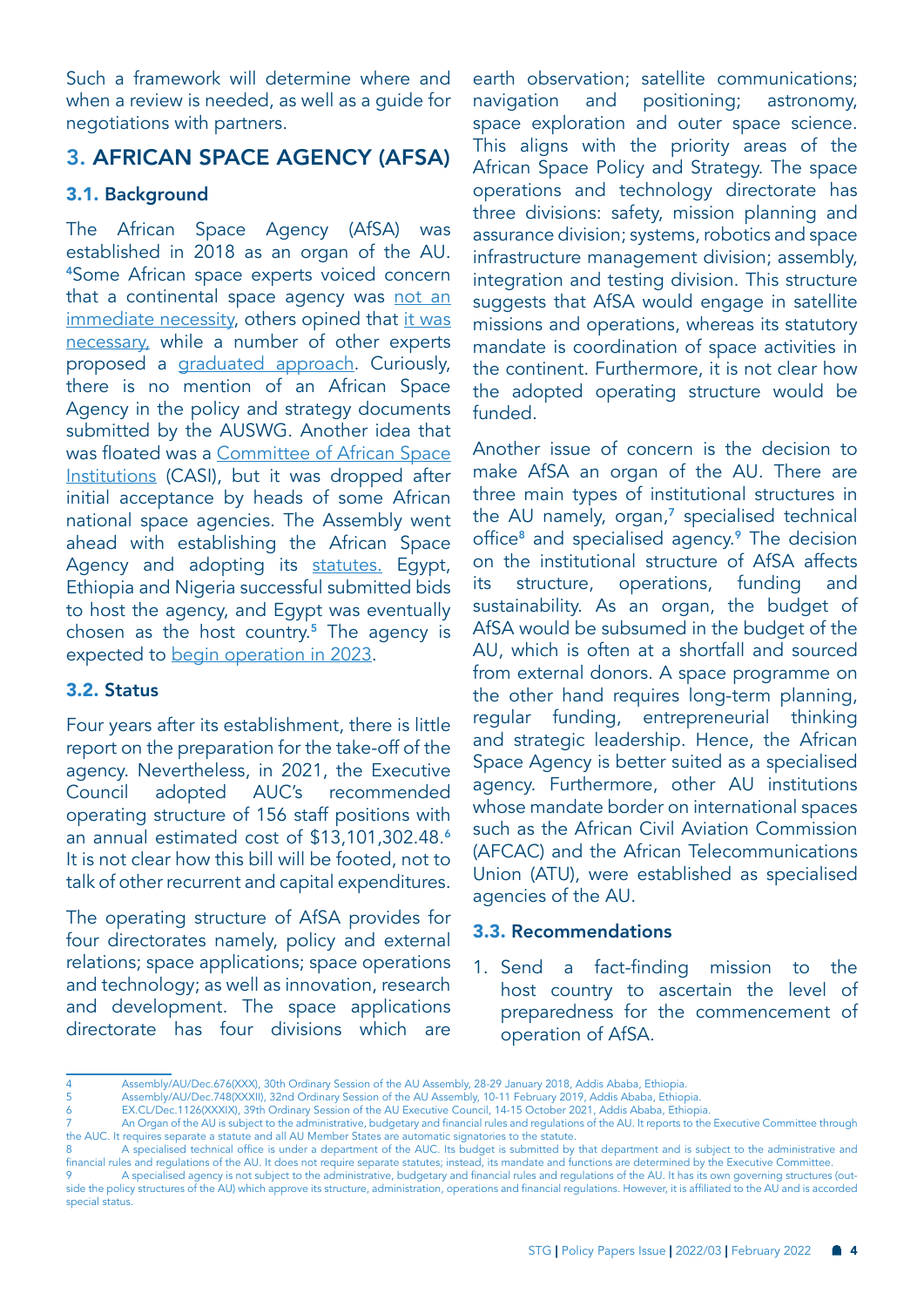2. Review the governance structure of the AfSA and consider making it a specialised agency.

# 4. PAN-AFRICAN UNIVERSITY INSTITUTE FOR SPACE SCIENCE (PAUSS)

## 4.1 Background

The Pan-African University (PAU) was established in 2010 to serve as a Centre of Excellence and reference standard for other tertiary institutions in the continent.<sup>10</sup> It operates as a network of five institutes with each institute located in an existing university in each of the geopolitical regions of the continent. Cameroon hosts the Institute for Governance, Humanities, and Social Sciences; Kenya hosts the Institute for Basic Sciences, Technology and Innovation; Algeria hosts the Institute for Water and Energy Science including Climate Change; Nigeria hosts the Institute for Life and Earth Sciences; while South Africa was assigned the Institute for Space Sciences. The Institute for Space Sciences is expected to develop workforce for Africa's space sector.

#### 4.2 Status

The [statute of PAU](https://au.int/sites/default/files/treaties/33127-treaty-0059_-_revised_statute_pan_african_university_e.pdf) was adopted in 2016. Except for the Institute of Space Sciences, the other institutes have started operation and have graduated at least three cohorts of master's and doctoral students. Unlike the other PAU institutes that are hosted in one university in their host countries, PAUSS was designed to operate through a network of eight universities in South Africa. However, South Africa has declined to sign the host country agreement, citing that some of the articles in the statute and provisions in the host country agreement, contravene its national laws. Some of the issues were highlighted during the United Nations/ South Africa Symposium on Basic Space Technology, which was held in Stellenbosch, South Africa, from 11-15 December 2017. The [issues](https://www.unoosa.org/documents/pdf/psa/activities/2017/SouthAfrica/slides/Presentation41.pdf) include:

1. ceding of relevant equipment and facilities of the eight participating universities to PAUSS

- 2. representation of participating universities in PAUSS board, as opposed to the composition in Article 20.2 of the statute
- 3. tax exemptions, privileges and immunities for staff of PAUSS as contained in Article 5.1 of the statute
- 4. curricula and selection of students should be guided by the host universities and the South African Qualifications Authority (SAQA), not the centralised PAU Senate as contained in Article 15 of the statute

Several engagements between the AUC and South Africa have proved abortive.

#### 4.3. Recommendation

Given the deadlock in negotiation between the AUC and South Africa, the AU should consider re-opening the bidding process so that other countries in Southern Africa could be given opportunity to host the institute.

## 5. SPACE APPLICATION PROGRAMMES

#### 5.1. GMES<sup>11</sup> and Africa

During the Second EU-Africa Summit, which was held from 6-7 December 2007, in Lisbon, Portugal, the African delegation made a formal request to the EU to extend its continental Earth Observation programme to Africa. The EU programme was at the time called Global Monitoring of the Environment and Security (GMES) but is now called Copernicus. EU agreed to this request, and the ['GMES and Africa'](http://gmes4africa.blogspot.com/)  initiative was launched. A Project Management Office (PMO) was set up in the AUC and the office has successfully delivered on the first phase of the programme from 2017-2021. During this phase, 13 consortia were given grants to implement projects based on data and imagery from EU's satellites. The projects entail the management of land, inland water, ocean and natural resources. AU is expected to reciprocate by giving the EU access to all its insitu data. The second phase of the programme is scheduled for 2022-2025.

10 Assembly/AU/Dec.290(XV), 15th Ordinary Session of the AU Assembly, 25-27 July, 2010, Kampala, Uganda.

11 Global Monitoring of the Environment and Security (GMES), now called Copernicus, is the EU's global earth observation system.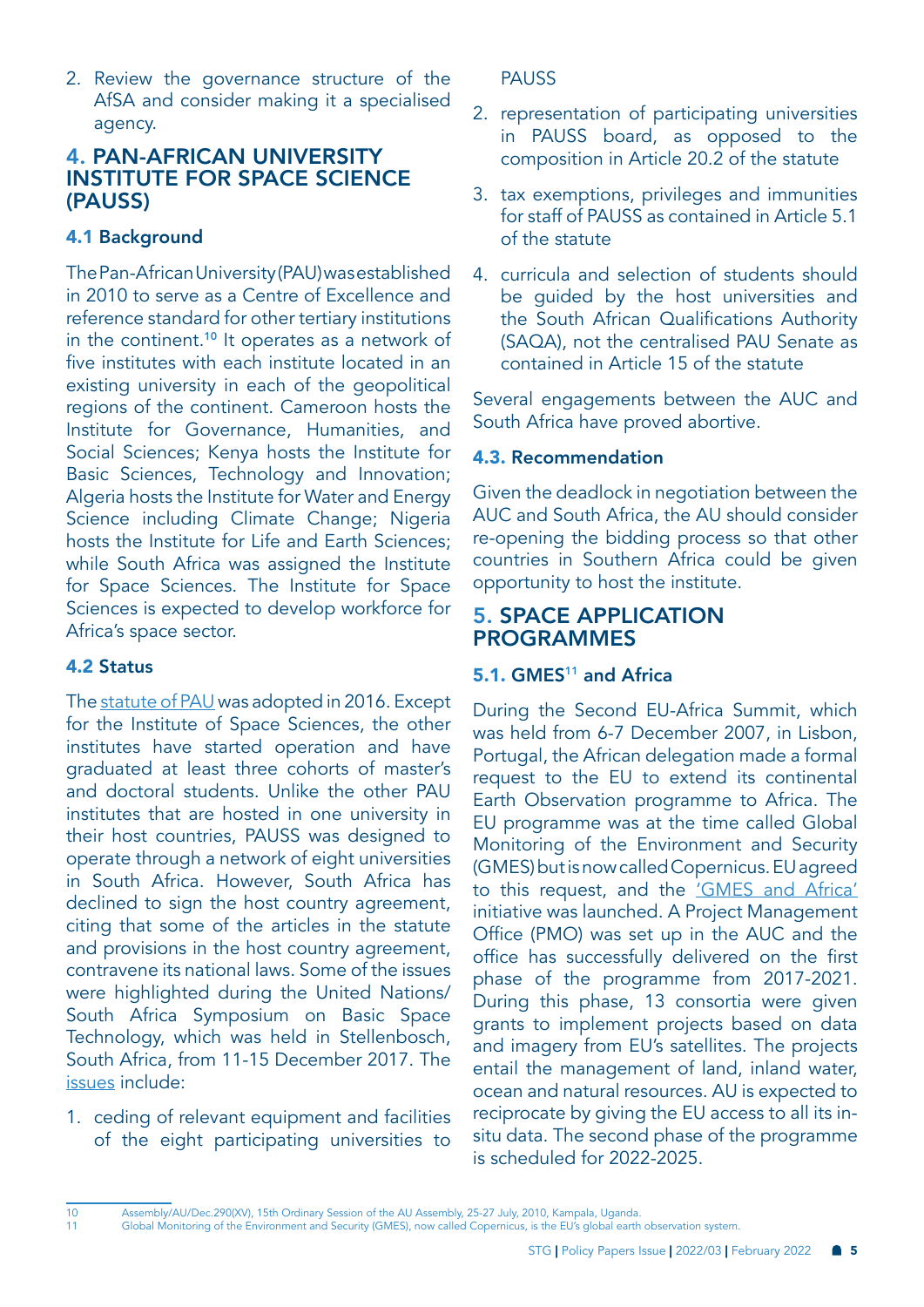#### 5.2. EGNOS<sup>12</sup> in Africa

[EGNOS in Africa](https://africa-eu-partnership.org/en/projects/european-geostationary-navigation-overlay-service-egnos-africa-support-programme), now rebranded SatNav Africa, is an initiative which aims to extend EU's Space-Based Augmentation System (SBAS) across Africa, to improve safety and security in Africa. It is one of outcomes of the Joint Africa-EU Strategy (JAES) on Satellite Navigation, hence its steering committee is co-chaired by the AUC and the European Commission. A Joint Programme Office (JPO) was tasked with the introduction and coordination of EGNOS-based services and applications, as well as leading the development of satellite navigation in Africa, with aviation as the entry sector. JPO is currently hosted by the Agency for the Safety of Air Navigation in Africa and Madagascar (ASECNA), Dakar, Senegal. The programme has successfully gone through two phases; the third phase is scheduled for 2021-2024. Unlike GMES and Africa, EGNOS in Africa is implemented outside the structure of the AUC. As the current phase of EGNOS in Africa will soon end, it is expedient to secure a sustainable solution for the activities of JPO to continue. This would ensure the growth of Africa's indigenous capacity in satellite navigation and positioning.

#### 5.3. Recommendations

- 1. The Assembly should mandate the AUC to conduct a comprehensive assessment on the societal impact of GMES and Africa programme.
- 2. It is urgent that the AU set up a mechanism for integrating JPO into its space governance structure, to avoid loss of talent, services and technologies.
- 3. In January 2012, the AU Assembly identified radio astronomy as a priority area for Africa's science and technology, and proposed its inclusion in international partnerships.<sup>13</sup> In the same vein, in November 2021, a [high](https://cadmus.eui.eu/bitstream/handle/1814/73251/PB_2021_23_STG.pdf?sequence=3&isAllowed=y)[level panel](https://cadmus.eui.eu/bitstream/handle/1814/73251/PB_2021_23_STG.pdf?sequence=3&isAllowed=y) identified four other potential areas of cooperation, namely: satellite communication, space weather, space

governance and Sustainable Development Goals (SDGs). The 35th AU Assembly should therefore consider discussing these four potential areas of cooperation in the forthcoming EU-AU Summit.

# 6. SPACE GOVERNANCE IN THE AUC

#### 6.1. Background

Following the adoption of Agenda 2063 – Africa's framework for socioeconomic development, the Assembly decided to reform the Union and the AUC, so that it could be in a better position to achieve the aspirations of Agenda 2063.14 The process began in 2016 and is expected to be completed in 2022. The restructuring led to the reduction of the AUC departments from eight to six and the refining of their mandates and focus areas.

#### 6.2. Status

The ongoing reform of the AUC has resulted in the restructuring of the former Department of Human Resources, Science and Technology (HRST). It is now called Department of Education, Science, Technology and Innovation (ESTI). It has two divisions, namely: Division of Education, and Division of Science, Technology and Space (STS). The new structure is a welcome development as it has raised the profile of space in the AUC. However, the staff positions that were created are yet to be filled and this is slowing down the activities of the department. Also, It is not clear how the space activities within and outside the AUC would be managed and coordinated.

#### 6.3. Recommendations

1. The Commissioner of the Department of Education, Science, Technology and Innovation (ESTI) should be designated as the principal policy officer on space for the AU. Among other things, his roles should include making space-related policy recommendations to the Assembly and conducting oversight of all AU space

<sup>12</sup> European Geostationary Navigation Overlay Service (EGNOS) is the EU's satellite-based augmentation system which is used to improve the accuracy and reliability of global positioning systems<br>13 Assembly/AU/Dec.407(XVII

<sup>13</sup> Assembly/AU/Dec.407(XVIII), 18th Ordinary Session of the AU Assembly, 29-30 January 2012, Addis Ababa, Ethiopia.<br>14 Assembly/AU/Dec 606(XXVIII), 27th Ordinary Session of the AU Assembly 17-18 July 2016. Kigali: Rwanda Assembly/AU/Dec.606(XXVII), 27th Ordinary Session of the AU Assembly, 17-18 July 2016, Kigali, Rwanda.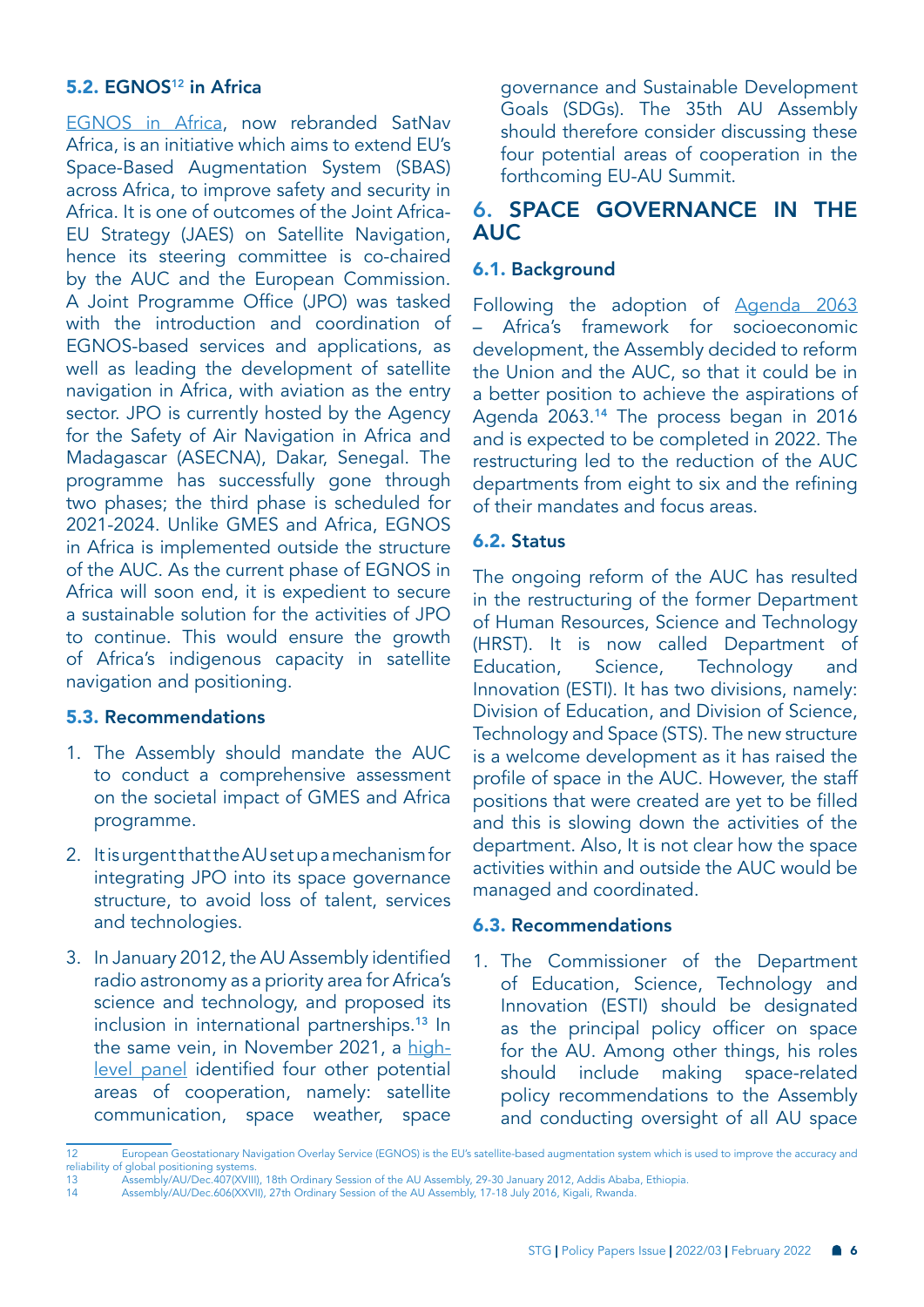activities in the continent.

2. The AUC should explore ways to utilise space for Africa's socio-economic development including incentivized competitions and workshops. The Commissioner should be charged with formally informing the Assembly on how it could leverage on space to implement its theme for each year and decade.

# 7. CONCLUSION

This policy brief has aimed to set an agenda for the 35th AU Assembly in five major areas encompassing African Space Policy and Strategy; African Space Agency (AfSA); Pan-African University Institute for Space Science (PAU-ISS); space application programmes; and space governance in the AUC. It highlighted the status of the initiatives and ways of moving them forward. These recommendations, if adopted and implemented will accelerate space development in the continent and position Africa to benefit from the global space enterprise.

| <b>AGENDA ITEM</b>                                                        | <b>RECOMMENDATION</b>                                                                                                                                                        |
|---------------------------------------------------------------------------|------------------------------------------------------------------------------------------------------------------------------------------------------------------------------|
| 1. The African Space Policy and Strategy                                  | Develop a framework for monitoring,<br>measuring and reporting on the extent to<br>which all AU space-related activities align<br>with the continental policy and strategy.  |
| 2. The African Space Agency (AfSA)                                        | (i) Ascertain the level of preparedness for<br>the commencement of operation of the<br>agency.                                                                               |
|                                                                           | (ii) Convert AfSA from an AU organ into a<br>specialised agency.                                                                                                             |
| 3. Pan-African University - Institute for<br><b>Space Science (PAUSS)</b> | Re-open bid for selection of a new host<br>country for the institute.                                                                                                        |
| 4. Space application programmes                                           | (i) Conduct assessment of societal impact<br>of the GMES <sup>1</sup> and Africa programme.                                                                                  |
|                                                                           | (ii) Integrate EGNOS <sup>2</sup> in Africa Joint<br>Office (JPO) into<br>Programme<br><b>AUC</b><br>structure.                                                              |
|                                                                           | (iii) Explore new thematic areas for space<br>partnership with the European Union (EU).                                                                                      |
| 5. Space governance in the AUC                                            | Commissioner of the Department of<br>Education, Science, Technology and<br>Innovation (ESTI) should be designated<br>as the principal policy officer on space for<br>the AU. |